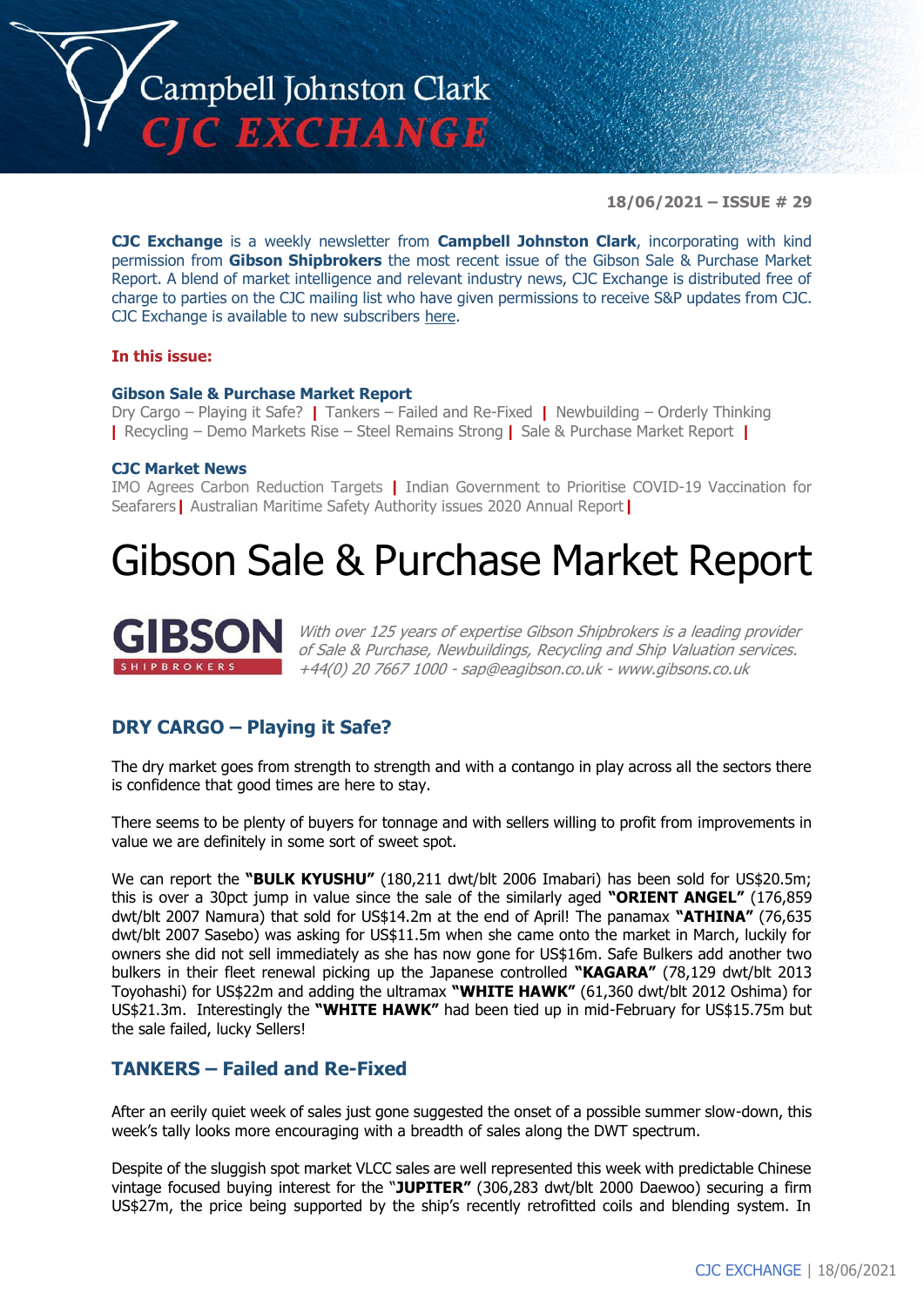

contrast, the younger "**ATHENIAN VICTORY"** (317,441 dwt/blt 2009 Hyundai) has reportedly secured more mainstream interest from Eurotankers at a level of US\$42.5-43m, falling broadly in line with benchmark expectations.

After a very long run on the sales market, and understood to have failed on subjects to Soechi Lines last month at US\$14.25m, the "**BAI LU ZHOU"** (110,503 dwt/blt 2007 Dalian No.1) is once again reported sold; this time to an undisclosed Chinese buyer for a slightly improved US\$14.5m, albeit with subjects also mentioned. Similarly, in the products sector, the clean-trading pump-room type MR tanker "**FS SINCERITY"** (48,023 dwt/blt 2009 Iwagi) has reportedly been sold for around US\$14m; not dissimilar to the US\$13.8m at which it was tied up at back in late December to Bangladeshi interests but subsequently failed.

# **NEWBUILDING – Orderly Thinking**

The tough tanker charter markets continue to hinder major investment and acquisitions with newbuilding enquiry muted as a result. However, we believe a number of owners are testing the yards on what can be done on pricing and to take earliest remaining slots. Design choice remains a challenge, but some are making their minds up now as we have seen with Marinakis and Euronav orders. The timing / arrival of the tanker market rally is also a factor with owners needing to see revenue on their existing fleets before moving for acquisitions. Assuming this rally arrives, of which there is plenty of evidence to believe so, it will be interesting to see how the newbuilding market fares. On the one hand, we saw in the first half of last year that a booming tanker market focused owners on chartering opportunities and their current fleet and newbuilding enquiry was flat. However, as we have said fleet supply in tankers is arguably tight to manage in a rally as the orderbook is low (in the case of suezmax only 13% of that low orderbook coming 2023 onwards), there are no early delivery newbuilding slots, there is high scrapping potential with many VLCCs and suezmaxes in sanctioned trades, all which means second-hand pricing will go up and at some point newbuildings will make sense. Increasing newbuilding enquiry logically means upward pressure on price so taking the latter scenario view would therefore endorse a move now for newbuildings now. Furthermore, paying a premium for second-hand for a short term advantage would also leave you with what is effectively and increasingly an "old design" vessel, which would be penalised in the future more than an up-to-date and environmentally compliant newbuilding placed today.

# **RECYCLING – Demo Markets Rise – Steel Remains Strong**

Local steel markets throughout the Sub-Cont have increased this week encouraging breakers to recycle more tonnage as demand picks up. However, the supply of ships into the market remains slack which in turn keeps prices firm and stable. The most notable sale reported this week is that of the MR1 Tanker **"DUBRA"** which achieved a whopping US\$592 basis delivery Pakistan showing how firm the current demo market is. Steel plate prices in Alang improved by about US\$15-20 as breakers continue to enjoy profitable margins. Whilst India remains the hottest destination to carry out Green Recycling and recycle Offshore units, they are still however unable to compete with market prices offered by their competitors in Chittagong & Pakistan. Breakers in Chittagong have purchased the biggest number of ships in 2021 and despite this large volume of LDT being recycled the local demand continues to remain strong, especially as their end breakers are paying the highest prices when compared to their counter-parts. In addition to this, the recent budget announced in Bangladesh removed the "advanced tax" for breakers which has further boosted the morale and sentiments of local Shipbreakers. Pakistani local markets also witnessed a rise this week as breakers are desperate to buy ships; particularly those large LDT units, but they will need to compete aggressively with Bangladesh who's breakers favour these large units.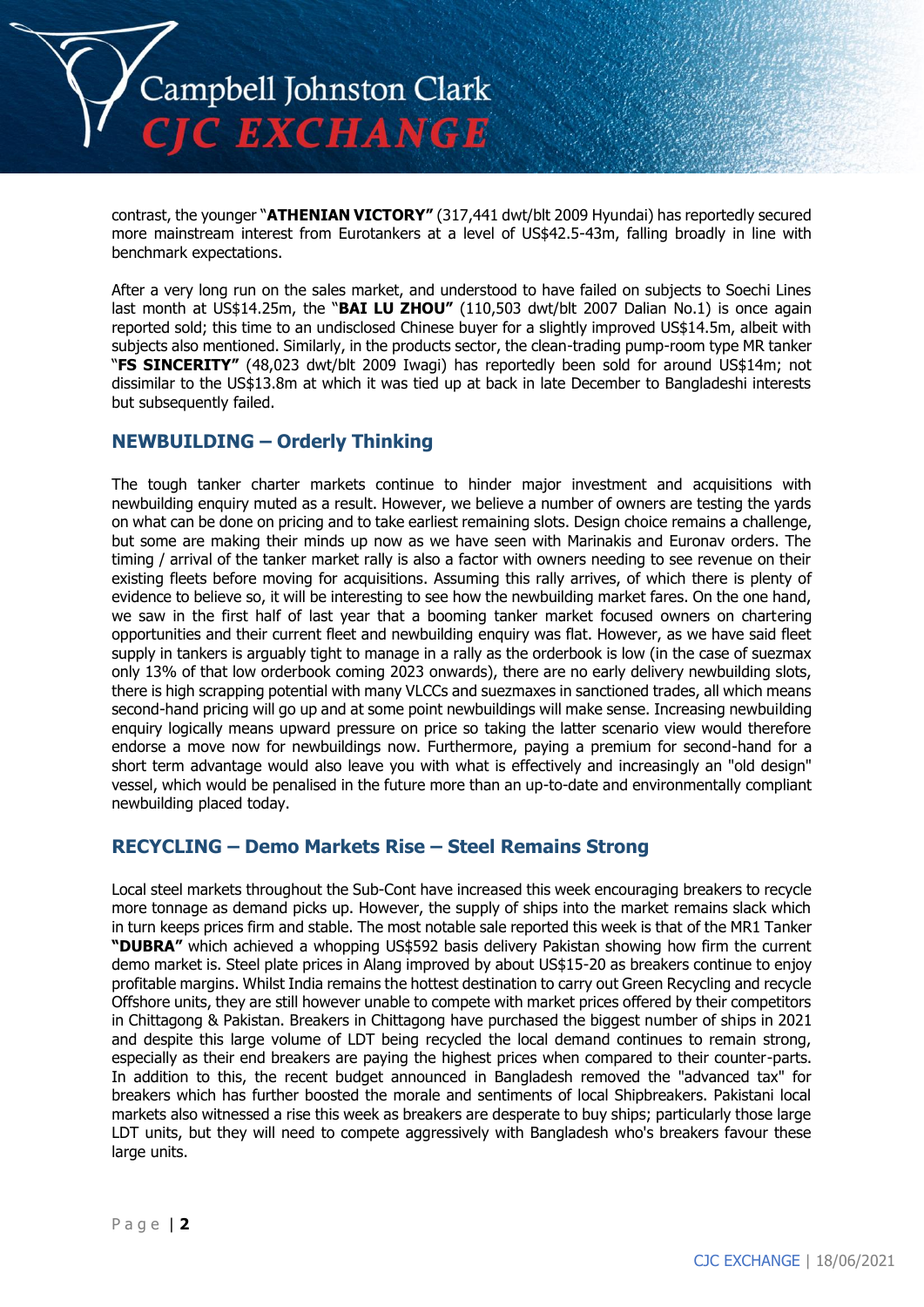# **Gibson Sale & Purchase Market Report**

#### **S&P SALES**

| <b>Vessel Name</b>                                   | <b>DWT</b>       | <b>Built</b>                 | Yard                                               | <b>Buyers</b>                                | <b>Price</b><br>(\$/m)        | <b>Notes</b>                                  |  |  |
|------------------------------------------------------|------------------|------------------------------|----------------------------------------------------|----------------------------------------------|-------------------------------|-----------------------------------------------|--|--|
| <b>BULKERS</b>                                       |                  |                              |                                                    |                                              |                               |                                               |  |  |
| <b>BULK KYUSHU</b>                                   | 180,211          | 2006                         | Imabari Saijo<br>(JPN)                             | Chinese buyer                                | 20.5                          | SS psd 1/21.                                  |  |  |
| <b>OCEAN SAGA</b>                                    | 81,499           | 2015                         | Guangzhou<br>Longxue (CHN)                         | Taiwanese buyer                              | 22                            | SS psd 9/20. BWTS fitted.<br>Inc. TC.         |  |  |
| <b>KAGARA</b>                                        | 78,129           | 2013                         | Toyohashi (JPN)                                    | <b>Safe Bulkers</b>                          | 22                            |                                               |  |  |
| <b>ATHINA</b>                                        | 76,635           | 2007                         | Sasebo (JPN)                                       | Undisclosed buyer                            | reg 16                        | SS+BWTS due 7/22.                             |  |  |
| <b>ATLANTIC HERO</b>                                 | 75,804           | 2005                         | Sanoyas (JPN)                                      | <b>Undisclosed buyer</b>                     | 14.9                          | SS psd 8/20.                                  |  |  |
| <b>WHITE HAWK</b>                                    | 61,360           | 2012                         | Oshima Zosen<br>(JPN)                              | Safe Bulkers                                 | 21.3                          | SS due 4/22.                                  |  |  |
| STAR PATHFINDER                                      | 61,298           | 2015                         | Iwagi (JPN)                                        | <b>Belships</b>                              | 22.7<br>(¥2.52 bill) finance. | SS psd 4/20. 60% bank                         |  |  |
| <b>MADONNA III</b>                                   | 53,411           | 2007                         | Chengxi (CHN)                                      | Undisclosed buyer                            | 11.6                          | SS due 9/22.                                  |  |  |
| <b>LOTUS</b>                                         | 48,913           | 2001                         | IHI (JPN)                                          | Chinese buyer                                | 8.5                           | SS due 8/21.                                  |  |  |
| <b>GIULIA I</b>                                      | 39,202           | 2014                         | Yangfan (CHN)                                      | <b>Seven Seas</b><br><b>Maritime</b>         | 16.75                         | Boxed/Open Hatch. BWTS<br>fitted.             |  |  |
| <b>SPRING SCENERY</b>                                | 33,847           | 2013                         | <b>Jiangsu</b><br>Yangzijiang<br>(CHN)             | Greek buyer                                  | 14.6                          | DD psd 3/21. BWTS fitted.                     |  |  |
| <b>ORIENT ADVENTURE</b>                              | 33,730           | 2011                         | Samjin (CHN)                                       | Costamare                                    | 10.5                          | SS psd 11/20.                                 |  |  |
| <b>CAPRI QUEEN</b>                                   | 32,115           | 2009                         | Hakodate (JPN)                                     | <b>Taylor Maritime</b><br><b>Investments</b> | est 11.5                      | SS due 4/22.                                  |  |  |
|                                                      |                  |                              | <b>TANKERS</b>                                     |                                              |                               |                                               |  |  |
| <b>ATHENIAN VICTORY</b>                              | 317,441          | 2009                         | Hyundai Ulsan<br>(KRS)                             | <b>Eurotankers</b>                           | 42.5-43                       |                                               |  |  |
| <b>JUPITER</b>                                       | 306,283          | 2000                         | Daewoo (CHN)                                       | Chinese buyer                                | 27                            | SS+BWTS due 9/22.<br>Coiled. Blending system. |  |  |
| <b>BAI LU ZHOU</b>                                   | 110,503          | 2007                         | Dalian No. 1<br>(CHN)                              | Chinese buyer                                | 14.5                          | SS due 6/22. No BWTS.<br>On subs.             |  |  |
| <b>OCEANIA</b>                                       | 106,560          | 2002                         | Tsuneishi (JPN)                                    | Undisclosed buyer                            | 12                            | SS due 6/22.                                  |  |  |
| <b>FS SINCERITY</b>                                  | 48,023           | 2009                         | Iwagi (JPN)                                        | Undisclosed buyer                            | reg 14                        | Pump-room. Clean<br>trading. SS due 4/22.     |  |  |
| LD CRYSTAL + LT<br><b>DIAMOND</b>                    | 13,200           | both<br>2021                 | Dayang Offshore<br>(CHN)                           | Chinese buyer                                | 16.5 each                     | Epoxy. IMO II.                                |  |  |
| <b>GENERAL CARGO / MULTI PURPOSE</b>                 |                  |                              |                                                    |                                              |                               |                                               |  |  |
| EL MAR VICTORIA                                      | 12,165           | 2008                         | Kanasashi (JPN)                                    | Chinese buyer                                | 6.7                           | Tween. SS psd 10/20.                          |  |  |
| <b>EAST SUNNY</b>                                    | 10,304           | 2004                         | Higaki (JPN)                                       | Chinese buver                                | $\overline{4}$                | Tween.                                        |  |  |
| <b>CONTAINERS / RO-RO / REEFER / PCC</b>             |                  |                              |                                                    |                                              |                               |                                               |  |  |
| BERNADETTE +<br><b>BLANDINE</b><br>BALBINA + BARBARA | 65,700<br>65,700 | both<br>2009<br>both<br>2010 | Zhejiang Ouhua<br>(CHN)<br>Zhejiang Ouhua<br>(CHN) | <b>Global Ship Lease</b>                     | 148<br>en bloc                |                                               |  |  |
| <b>KOWLOON BAY</b>                                   | 66,597           | 2004                         | Hyundai Ulsan<br>(KRS)                             | <b>MSC</b>                                   | 42.5                          |                                               |  |  |
| <b>HAWK HUNTER</b>                                   | 51,744           | 2009                         | Hyundai Ulsan<br>(KRS)                             | German buyer                                 | 45                            |                                               |  |  |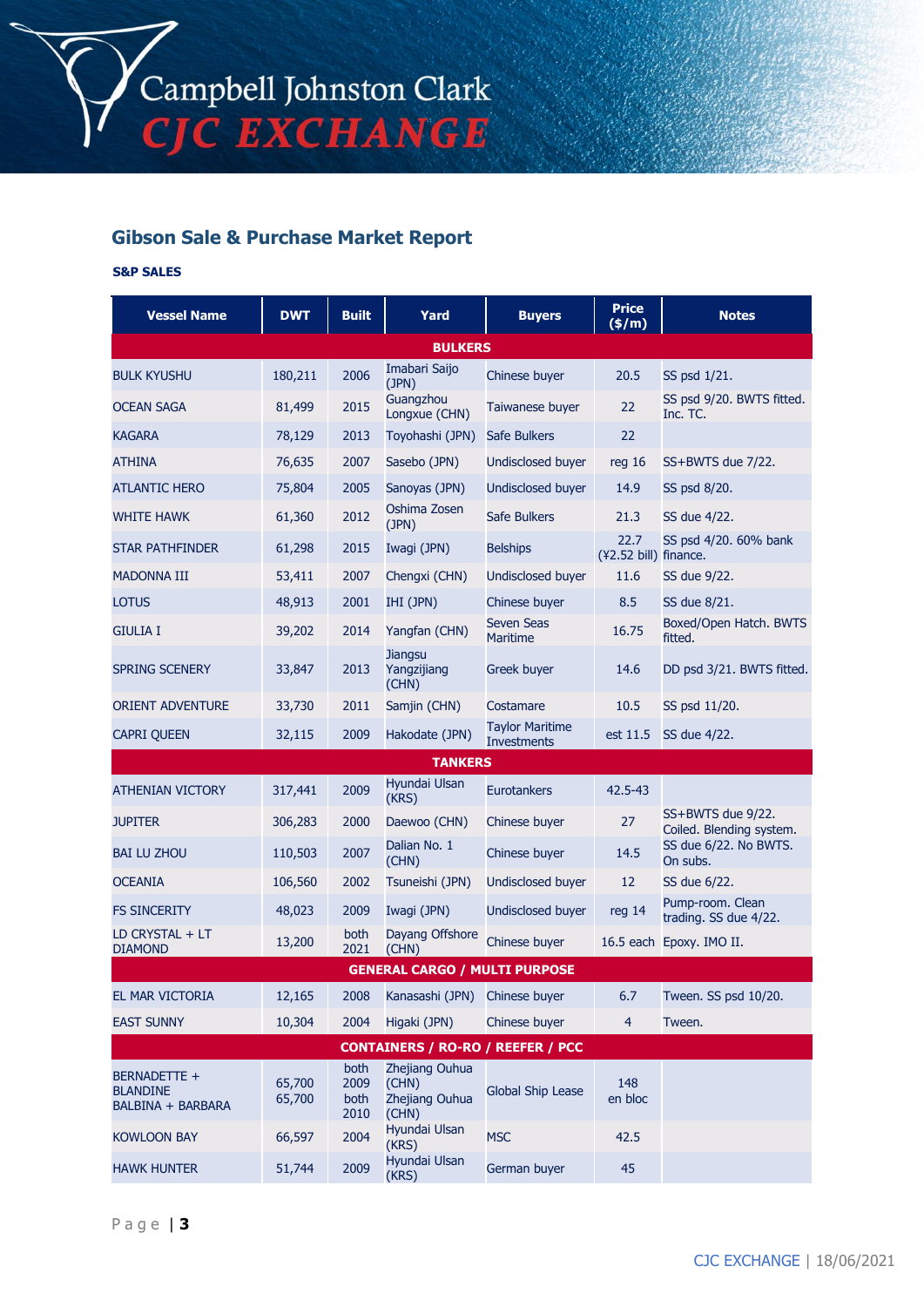

#### **NEWBUILDING ORDERS**

| <b>Ordering Client</b>                  | Vessel Type Size / No. Shipyard | of units         | (Country)                           | <b>Delivery</b> | <b>Price</b><br>$(\$m)$ | <b>Notes</b>                                         |  |  |
|-----------------------------------------|---------------------------------|------------------|-------------------------------------|-----------------|-------------------------|------------------------------------------------------|--|--|
| <b>BULKERS</b>                          |                                 |                  |                                     |                 |                         |                                                      |  |  |
| Fujian Dongyi Shipping Panamax          |                                 | x 1              | 76,000 dwt Penglai Jinglu<br>(CHN)  | 2022            |                         |                                                      |  |  |
| PT Indah Kiat Pulp &<br>Paper           | Panamax                         | $x2+2$           | 70,000 dwt Chengxi (CHN)            | 2023            |                         | Self discharging wood-<br>chipp carrier. Against TC. |  |  |
|                                         |                                 |                  | <b>TANKERS</b>                      |                 |                         |                                                      |  |  |
| Dong-A Tankers                          | <b>MR</b>                       | $x$ 2+4          | 50,000 dwt STX Offshore<br>(KRS)    | 2023            |                         |                                                      |  |  |
|                                         |                                 |                  | <b>CONTAINERS/RO-RO/REEFER/PCC</b>  |                 |                         |                                                      |  |  |
| <b>NYK</b>                              | <b>PCC</b>                      | 7,000 CEU<br>x 6 | Nihon (JPN)                         | 2025-2028       | 76                      | LNG fueled.                                          |  |  |
| <b>NYK</b>                              | <b>PCC</b>                      | x 6              | 7,000 CEU Shin Kurushima<br>(JPN)   | 2025-2028       | 76                      | LNG fueled.                                          |  |  |
| China United Lines (CU<br>Lines)        | Containership                   | x <sub>2</sub>   | 2,400 TEU Yangzijiang<br>(CHN)      | 2023            |                         | <b>EEDI Phase III</b>                                |  |  |
| <b>Beyond Merchant</b><br><b>Marine</b> | Containership                   | x <sub>2</sub>   | 1,692 TEU Huanhai Shipyard<br>(CHN) | 2022            |                         |                                                      |  |  |
| <b>GAS</b>                              |                                 |                  |                                     |                 |                         |                                                      |  |  |
| Pasco Gas                               | <b>LPG</b>                      | x 1              | 40,000 dwt Hyundai Mipo<br>(KRS)    | 2023            | reg 47*                 | Declared option. LPG<br>fueled.                      |  |  |

#### **Recycling Activity**

| <b>Vessel Name</b>     | <b>BUILT</b>               | <b>DWT</b> | <b>LWT</b> | <b>Delivery</b>         | <b>Price</b><br>$(*)$ lwt $)$ | <b>Notes</b>    |  |  |  |
|------------------------|----------------------------|------------|------------|-------------------------|-------------------------------|-----------------|--|--|--|
| <b>TANKER</b>          |                            |            |            |                         |                               |                 |  |  |  |
| <b>DUBRA</b>           | 1999 / Korea               | 35,931     | 8,391      | Pakistan                | 592                           |                 |  |  |  |
| <b>EMINENCE 1</b>      | 1996 / Spain               | 46,341     | 10,588     | <b>Sub-Cont options</b> |                               |                 |  |  |  |
| <b>CHEMICAL TANKER</b> |                            |            |            |                         |                               |                 |  |  |  |
| <b>ORIENT WELL</b>     | 1998 /<br><b>Indonesia</b> | 16,839     | 5,218      | <b>Bangladesh</b>       | 550                           | last weeks sale |  |  |  |

#### **Recycling Prices (US\$/LWT)**

|                                        | Pakistan Bangladesh India Turkey |         |                 |
|----------------------------------------|----------------------------------|---------|-----------------|
| Tank/Cont/Ro-Ro/Capes/LPG/PCC 575/595  |                                  | 565/580 | 540/550 290/300 |
| Dry Cargo/Bulk/Tween/Gen Cargo 550/570 |                                  | 550/565 | 530/540 280/290 |

#### **Newbuild and Second Hand Values** (\$ million)

| <b>Newbulld and Second Hand Values</b> ( $\frac{1}{2}$ <i>IIIIIIIOII)</i> |    | <b>Indices</b>             |             |            |                        |
|---------------------------------------------------------------------------|----|----------------------------|-------------|------------|------------------------|
|                                                                           |    | <b>Newbuild 5 Year Old</b> | 10 Year Old |            | C.O.B<br><b>Friday</b> |
| <b>Tankers</b>                                                            |    |                            |             |            |                        |
| <b>VLCC</b>                                                               | 98 | 71                         | 48          | <b>BDI</b> | 3218                   |
| <b>SUEZMAX</b>                                                            | 65 | 48                         | 33          |            |                        |
| <b>AFRAMAX</b>                                                            | 53 | 41                         | 26.5        |            |                        |
| <b>MR</b>                                                                 | 37 | 27.5                       | 18          | $$$ /Yen   | 110.28                 |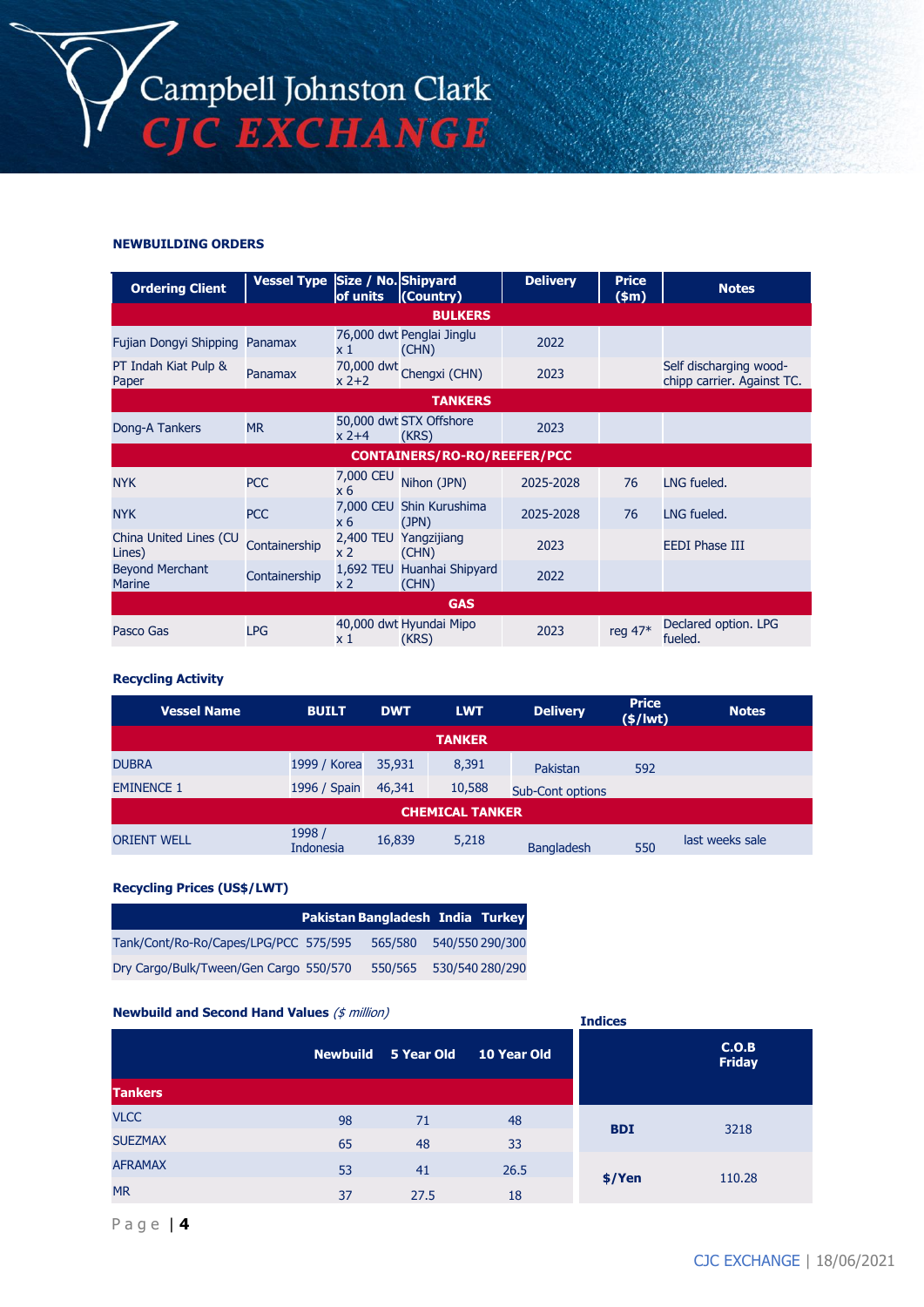# Campbell Johnston Clark **C EXCHANGE**

| <b>Bulkers</b>             |                |      |         | <b>VLCC</b>    |      |
|----------------------------|----------------|------|---------|----------------|------|
| <b>CAPESIZE</b>            | $57.5^{\circ}$ | 37.5 | 30      | <b>AG/East</b> | 31.5 |
| <b>KAMSARMAX / PANAMAX</b> | $32^{\wedge}$  | 29k  | 21k/19p | $TD3$ (WS)     |      |
| <b>ULTRAMAX / SUPRAMAX</b> | $29.5^{\circ}$ | 24u  | 18      |                |      |
| <b>HANDYSIZE</b>           | $26^{\wedge}$  | 21   | 14.5    |                |      |

This report has been produced for general information and is not a replacement for specific advice. While the market information is believed to be reasonably accurate, it is by its nature subject to limited audits and validations. No responsibility can be accepted for any errors or any consequences arising therefrom. No part of the report may be reproduced or circulated without our prior written approval. © E.A. Gibson Shipbrokers Ltd 2020.

# CJC Market News



Campbell Johnston Clark (CJC) is a medium-sized international law firm advising on all aspects of the shipping sector, from ship finance to dry shipping and comprehensive casualty handling, and all that happens in between. Today, we have offices in London, Newcastle, Singapore and Miami.

# **IMO Agrees Carbon Reduction Targets**



The IMO has this week agreed carbon reduction targets, after a week of discussions between delegates from 174 countries plus a host of industry observers.

The agreement reached will aim to improve the carbon intensity of ships by 2% annually between 2023 and 2026. The Carbon Intensity Index connects CO2 emissions to cargo volumes, and it is hoped that these measures will ultimately result in a 40% reduction in the carbon intensity of the existing fleet by 2030. To achieve this, a series of

regulations will be put into place, including the Energy Efficiency Existing Ship Index, and an enhanced Ship Energy Efficiency Management Plan.

However, many environmentalist organisations have expressed concerns that the new targets do not align with the IMO's promise to adhere to the Paris Agreement on climate change. Non-government organisation, Pacific Environment, has described the agreement reached this week as a "weak, lowambition package of short-term policy measures" that will allow the shipping industry's 1 billion tonnes per year of CO2 output to keep rising by as much as 16% by 2030.

The agreement reached won on a very narrow vote. Those who voted in favour of the package included the leading shipping nations of Japan, South Korea, Norway, Singapore, Bahamas, and Liberia. On the other hand, many EU member states, the US and Pacific Island countries wanted to see a doubling of carbon efficiency targets and they were also concerned about a lack of enforcement measures included in the proposals.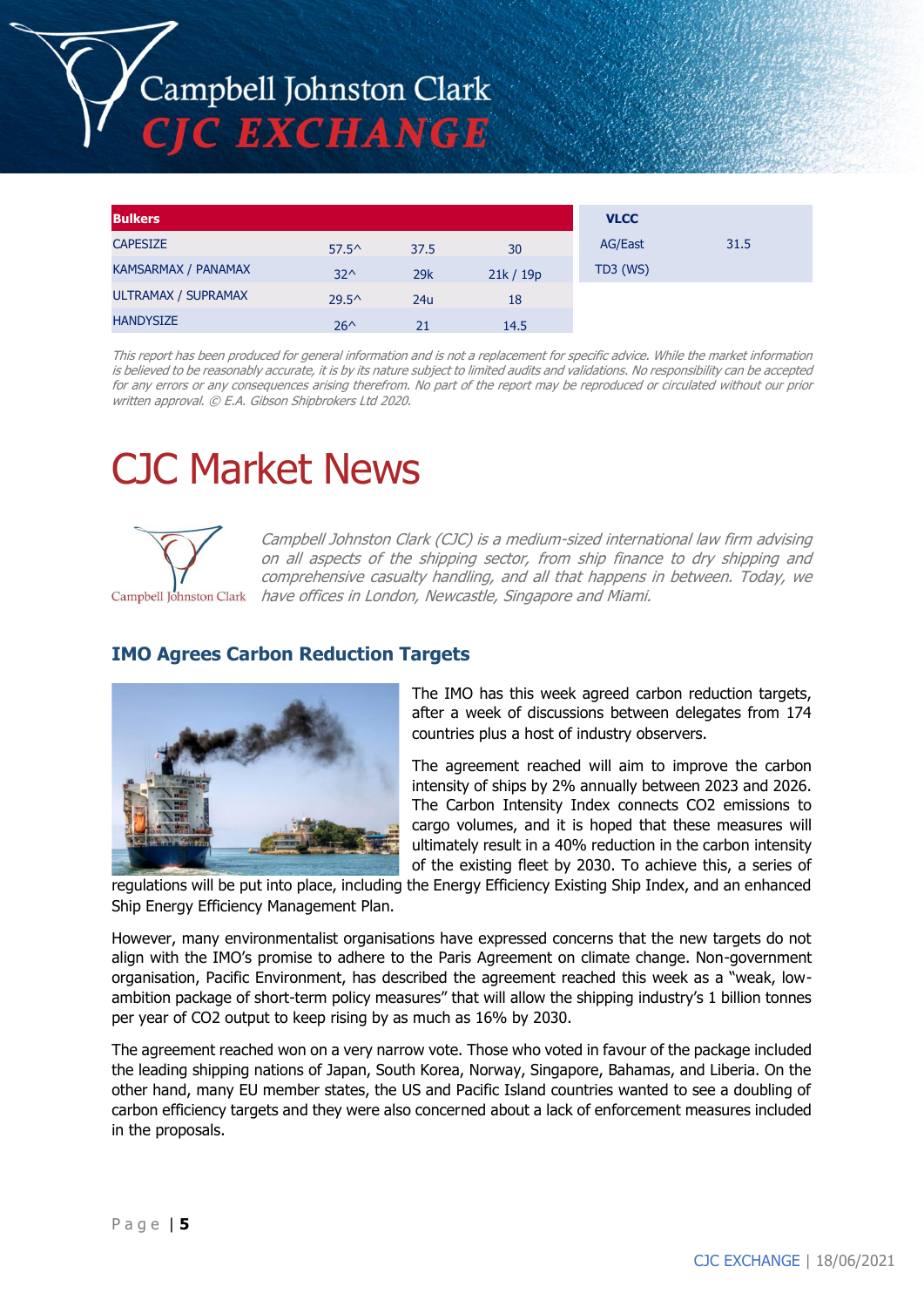Campbell Johnston Clark **CIC EXCHANGE** 

# **Indian Government to Prioritise COVID-19 Vaccination for Seafarers**



India's federal junior minister of ports, shipping and waterways Mansukh Mandaviya said last week that all efforts should be made to get the seafarers vaccinated before joining their scheduled duties on board.

As of mid-May, roughly 14% of Indian Seafarers had received a single dose of the vaccine, and 1% had received both doses. On June 5, the Indian government announced that it would prioritise vaccinations to seafarers, offering jabs at six port

hospitals as well as through vaccination camps organised by maritime unions.

India's huge wave of Covid-19 infections hit the international shipping industry, which relies on the country for seafarers, as crews come down with the disease and ports deny entry to vessels.

Ports including Singapore and Fujairah in the United Arab Emirates had barred ships from changing crew members who had recently travelled from India. Zhoushan in China banned the entry of ships or crew that have visited India or Bangladesh from March 2021, according to Wilhelmsen Ship Management, a crew provider. In the second week of May, India reported more than 410,000 Covid-19 infections and almost 4,000 deaths. A surge in cases has broken global records and overwhelmed health systems.

About 240,000 of an estimated 1.6m seafarers globally are from the country, according to International Chamber of Shipping. Executives warned the restrictions could send shockwaves through the stretched shipping industry, which transports 80 per cent of global trade according to UN data.

Last summer, about 400,000 seafarers were stranded at sea beyond their contract length because of the pandemic.

# **Australian Maritime Safety Authority issues 2020 Annual Report**



The Australian Maritime Safety Authority (AMSA) has just released its annual Port State Control (PSC) report. During the relevant year, AMSA recorded 26,179 vessel arrivals by 6081 foreign-flagged ships. A total of 3021 PSC inspections were conducted by the authority and this resulted in 178 vessels being detained. Interestingly, the authority states in its report that bulk carriers accounted for slightly more than half of all ship arrivals as well as about 60% of all PSC inspections conducted. Additionally, the average deficiency rate increased in 2020 from 1.6 deficiencies per inspection

from the previous year to about 2.1 deficiencies per inspection in 2020. The number of detainable deficiencies have all increased year-on-year. Increasing from 218 in 2019 to 270 in 2020. In 2020, the AMSA reported 178 detentions as compared to 163 in 2019.

The above said, AMSA has stated that the deficiencies per inspection were still relatively low in 2020 and that the quality of vessels calling Australia continue to be of a high standard. The authority also added that Australia's PSC regime is still delivering the requisite outcomes of improve safety and will continue to bring about a '*positive influence on the quality of ships arriving in Australia.'* 

P a g e | **6**